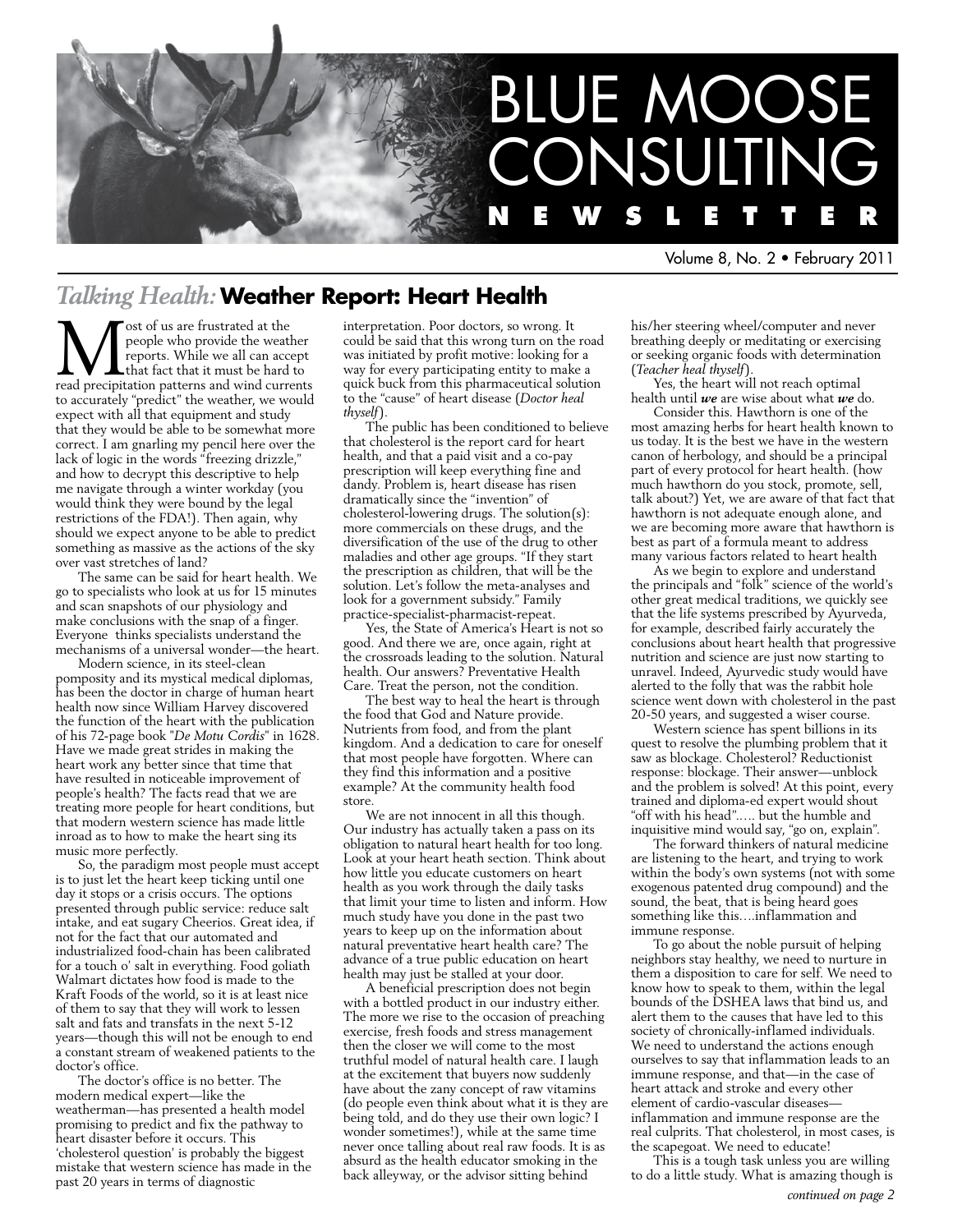#### **Weather Report: Heart Health** *continued from page 1*

that the system of Ayurveda saw this 5000 years ago, through a different, seemingly more simplistic perspective. This complete system of health recognized that the heart could be subject to disease from a variety of causes, but the ones that would kill you were the diseases of an inflammatory nature—or, as this system defines, as pita diseases.

 $\mathbf e$ 

Now the judicious mind would applaud a correct diagnosis even if 5000 years in the making. But western medicine writes off the system of body diagnosis of the Ayurvedic traditions as 'non-scientific.' The proof and truth of this old and better answer are in the statistical epidemiology, and the results are being accumulated. Old medicine has time, and today's brightest are learning to integrate all planetary wise truths. Good, smart health care practitioners continue to observe cholesterol, but pay greater heed to C-Reactive Protein markers. They now advise patients to pursue active courses of antiinflammatory support and immunemodulating therapies. We are catching up with the medicine of the ancient texts: it is all there, we are just remembering.

That is where you come in. Your stores provide the best quality products for the healers to provide their patients, who are your customers. You can bring your community products needed for stronger, more vital and happy hearts.

#### **Heart Health. What to do?**

First things first. Anyone who knows anyone who knows anything about heart health now recommends the good fats, the Omega-3s EPA and DHA, for anyone pursuing any form of heart healthy protocol. An absolute must. In an economy that was down last year, **Nordic Naturals** continued to make admirable advances in outreach to educate more people about the need for daily Omega-3s. The quintessential Omega-3 product that should anchor your heart health section is their *Ultimate Omega™ + CoQ10*. This product provides the necessary levels (EPA 650; DHA 450/per two softgels and 60 mg CoQ10) for noticeable results. As with all their products, the fish oil is in the triglyceride for which has been shown to be 70% more absorbable than the ethyl ester form which many companies use, especially for their concentrates\*

Nordic Naturals endcaps are the ideal way to lead a customer into considering nutrients for heart health because Nordic Naturals is so thoroughly recognized to be *The World's Safest, Most Effective Omega-3 Oils*™

Another product that makes sense to stock in two sizes is **Bluebonnet's** *Natural Omega-3 Heart Formula*. Bluebonnet was the first company to have "structure-function" Omega-3 products and here *the name says it all.* Bluebonnet's products are from EPAX® (www.epax.com); are also in a natural triglyceride form; and they like Nordic Naturals have a M.A.P. Agreement which assures that the products you sell will not be undersold in other distribution channels. **Nordic Naturals** and **Bluebonnet** are quality brands you can trust.

Heart health is about inflammation. For healing to occur, first one must moderate the inflammatory pathways to work correctly, and then avoid future lifestyle choices that lead to chronic inflammation. Inflammation's counter is of course any anti-inflammatory nutrient, and this is preventative health care! Most of the coloring agents found in plants are naturally rich in anti-inflammatory nutrients. Therefore, people need to eat a broader range of vegetable in the widest array of the color spectrum possible (often).

In directing a person toward useful nutritional supplementation, it would be prudent to explain to them the value of both exogenous and endogenous antioxidants. Exogenous antioxidants (derived from outside) include the carotenoids, lutein, zeaxanthan; and the polyphenols (over 8000 different compounds), including the common bioflavonoid subclasses such as the flavones, flavonols, glycosides and proanthicyanidins/ anthocyanidins. All of these nutrients are supportive for both their capillary and cardio protective properties. A common strategy is to suggest that all antioxidants are good and that they can be taken in a rotation format that may actually increase their long-term efficacy. As we should eat many fruits and vegetables, we should embrace variety in supplementing with these natural antioxidants.

Too often in our attempt to create an easy picture for the consumer to understand, though, we forget the endogenous antioxidants (originating within), which are of equal importance to a pathway from mollifying inflammation, to controlling it, to reaching a profoundly healthful homeostasis. Not as many stores give shelf space, marketing sales support and knowledgeable information to the important endogenous antioxidants, such as alpha lipoic acid, CoQ10 and its antioxidant precursor Ubiquinol, and S.O.D. (superoxide dismutase). I am always impressed with stores that understand and incorporate this class of nutraceuticals into their conversation. Usually, stores and communities are healthier when this dialogue on antioxidants is complete.

#### **Education is Gold**

**February 8, The Himalaya Hour—the 2nd Tuesday of each month** *featuring Omar Cruz, Director of Education and Ryan Malone, Education & Public Relations.* "EXPLORATION: CIRCULATION: An Ayurvedic Perspective & Modern View of the Heart & its Highways" a close-up look at the human heart and the sophisticated system of blood vessels, arteries and veins that make up and map out our amazing circulatory system. 2 LIVE sessions: 12 PM + 4 PM. Ask you BMC rep for call-in information

#### **February 17, 2 + 7 PM**

Herb Pharm Herbal Tele-Training Series, with Julie Plunkett "ANXIETY MANAGEMENT" featuring Albizia, Pharma Kava®, Skullcap and Nervous System Tonic™. Ask your BMC rep for call-in information



#### **In the news**

#### **Mushrooms become more well-known in the American Market**

Did you know that in the re-write of Balch's book, *"Prescriptions for Natural Cures"*  (re-written by Balch and Stengler), they call Coriolus PSP "Super Prescription #1" for cancer? (978-0471490883, page 119).

Mushroom Science is the only company in North America selling **Coriolus PSP** to the retail market.

When a customer is buying the more expensive nutrients like antioxidants, it would be smart for your reputation to recommend manufacturers that sell high quality products—because people expect these items to work. Bluebonnet leads the way in selling only Kaneka CoQ10 and Ubiquinol. They were one of the first companies to sell GliSODin™ vegetarian SOD in the natural channel in the US . All of their antioxidants are from respected, brand recognized suppliers. The more that you learn about these important antioxidant nutrients, the more you will understand why leading nutritionists and experts stress quality antioxidant manufacturers by name (www.kanekaq10. com/;http://www.kanekaqh.com/; www. glisodin.com)

Resveratrol is now considered an essential for heart health and longevity, and the research is very promising. Resveratrol's heart benefits may have to do with its ability to influence blood vessel function and fat cell activity\*\*. Bluebonnet again is a wise choice, as their products (*Age-Less™ Trans-Resveratrol* 100, 250, 500 mg) contain the active trans-isomer from a combination of a 4:1 red wine extract and Japanese knotweed, which has gone through enzymatic purification to remove certain unwanted impure compounds

Bluebonnet has a well-priced, potent *Heart Antioxidant Formula* that makes it easy on the consumer looking for a one bottle way to care for themselves. This product is a Vcap combination of your essentials (A, C, E, Bs—B6, B12, folic acid—minerals) along with CoQ10, lycopene, carnitine, taurine, cayenne/ garlic/ginger extracts, green tea extract, hawthorn berry and gugulipid extract. This is an excellent adjunct to a multi or as a broad based addition to many other protocols.

**Bluebonnet Nutrition**, celebrating their 20th year this year as leaders in quality nutrition and now one of the most recognized and requested companies in the mid-Atlantic region, has an enticing and rewarding February promotion going on this month. The "*Love Your Heart Promotion*" is an excellent way to introduce your customers to the many options available to keep a therapeutic round of high quality antioxidants in their nutritional protocol. This "Buy 3 Get 1 Deal" is also a great way for you to fill the shelves now that 2010 inventories are complete and we can look with confidence to an economy that promises to grow in 2011. See the Box-ads in this newsletter for all the heart healthy nutrients on sale. Take advantage of the great prices you can promote the world's best CoQ10, and CellularActive™ Ubiquinol with this month.

*continued on page 6*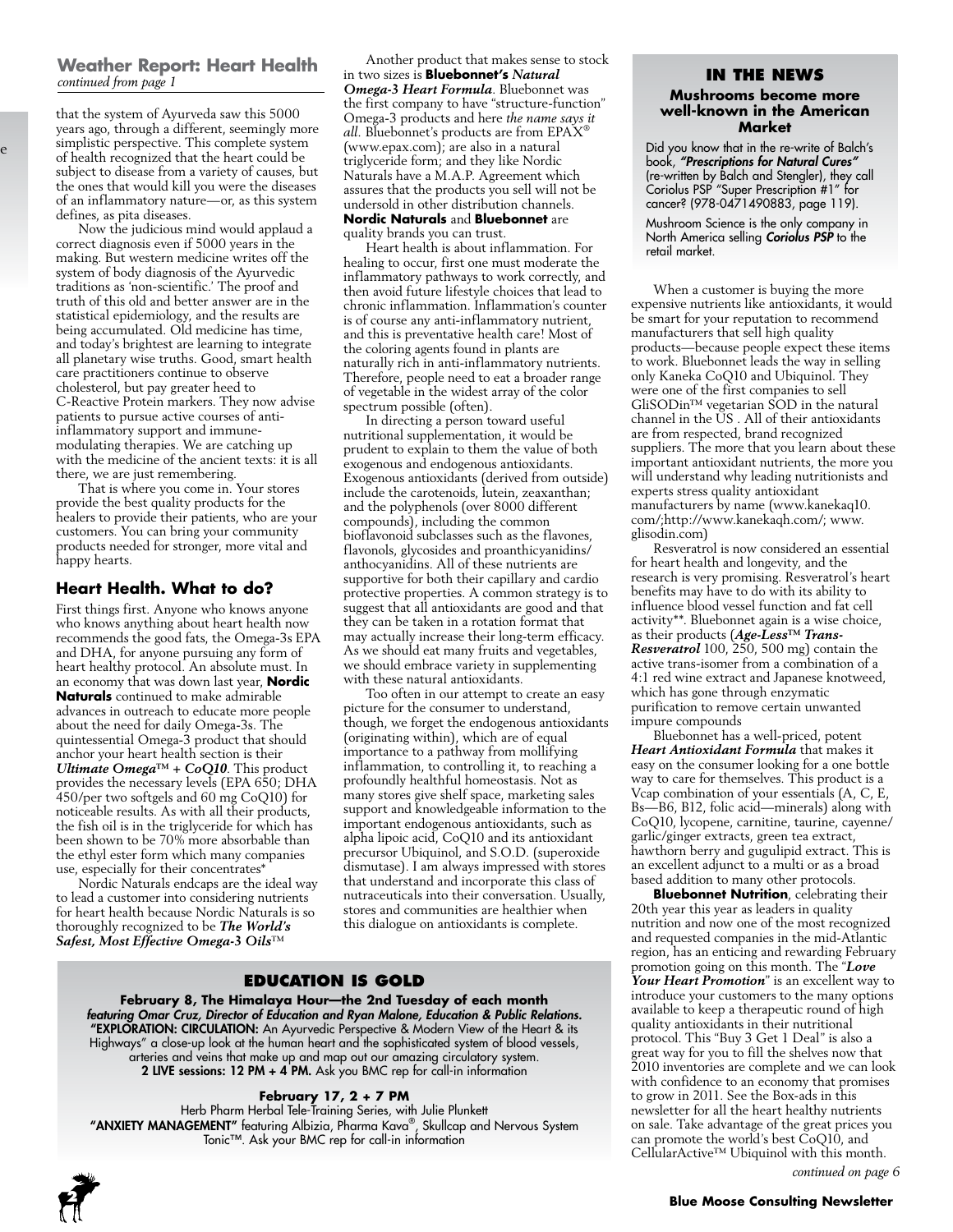

ASK YOUR BMC REP ABOUT SMART WAYS TO ENDCAP HERB PHARM IN 2011

Not represented by BMC in NJ Not represented by BMC in NJ, SC



## *February Heart Health Promotions* **15% off Mix & Match**

*through February 28th*

Herbal Formulas **HeartCare**® Healthy Heart Support 120 + 240 Vcaps **VeinCare**® Healthy Legs & Vein Support 120 Vcaps • gluten free, no additives or binders • no magnesium stearate

• published human clinical trials

#### Pure Herbs

**Arjuna** – Cardiac Support 60 caplets **Garlic** – Coronary Support 60 caplets • USDA Certified Organic • gluten free • no additives or binders • no magnesium stearate

#### *Organique by Himalaya*® **Rejuvenating Body & Massage Oil Stress Free Body & Massage Oil U-Knead-It Balm** – for soothing muscles

i.e. balm  $\sim$  inhale  $\sim$  exhale, for easier breathing **Soothing Lotus Flower LipCare** (24 per dispenser) • Gluten Fee personal care products • free from over 200 synthetic ingredients • made with certified organic herbs, & cold-pressed, cold-extracted oils

**Welcome Atali Carr.** Himalaya Herbal Healthcare announced the addition of Atali Carr as National Educator and Brand Manager for the *Organique by Himalaya*® Personal Care Line.

# **Bluebonnet**



**Bluebonnet's 20th Anniversary Love your Heart Promotion** *When it comes to maintaining Heart Health, Bluebonnet Nutrition* 

*doesn't skip a beat: February 1-28*

**Buy 3, get 1 FREE of these listed items: L-Arginine** 500 mg Vcaps (024,026), L-Arginine 1000 mg caplets (1585), **L-Carnitine** Licaps (1593), L-Carnitine 500 mg Vcaps (032, 034) Liquid L-Carnitine 1100 mg, 8 fl oz (all 3 flavors, Raspberry (035), Natural Vanilla Bean (037), Natural Orange (039)), **Liquid Super Earth**® **Multinutrient Formula** 32 oz (097), all 4 new Targeted Multiples® **Veggie Choice** (154), **Ladies' Choice**® (157), **Men's Choice**® (160), **Age-Less Choice**® **for Women 50+** (163), **Age-Less Choice**® **for Men 50+** (166), **Heart Antioxidant Formula** Vcaps (350,352). **EarthSweet**® **Chewable Vitamin B-6, B-12, Folic acid tabs** (445), **High Gamma Natural Vitamin E Complex** Licaps (600, 601), **Magnesium** 400 mg Vcaps (730, 737), *CellularActive*® **CoQ10 Ubiquinol** softgels (25 mg – 787, 788; 50 mg – 790, 791; 100 mg – 792, 793; 200 mg – 798, 799), **CoQ 10 softgels** 30 mg, 60 mg, 100 mg, 200 mg – All Sizes; **Natural Omega-3 Heart Formula softgels** (942, 943), **Natural Omega-3 Chewable DHA softgels** (955), *CholesteRice*® Vcaps (1131, 1132), **Homocysteine Formula** Vcaps (1134, 1136), **Plant Sterols** 500 mg Vcaps (1177,1178), **Policosanol** 20 mg Vcaps (1174), **Red Yeast Rice** 600 mg Vcaps (1170, 1171), **Hawthorn Herb Extract** Vcaps (1372). *Loving to sell Bluebonnet is good for the Heart of this industry, the independent health food store!!*



Pure and Great Tasting Omega Oils»

# **New for 2011**

**Daily Omega**™ with Vitamin D3 30 softgels 1000 mg **Daily DHA**™ 30 softgels 1000 mg **Daily Omega Kids**™ 30 chewable softgels 500 mg



*Nordic Naturals® The world's safest, most effective Omega-3 oils™*

Not represented by BMC in NJ, SC

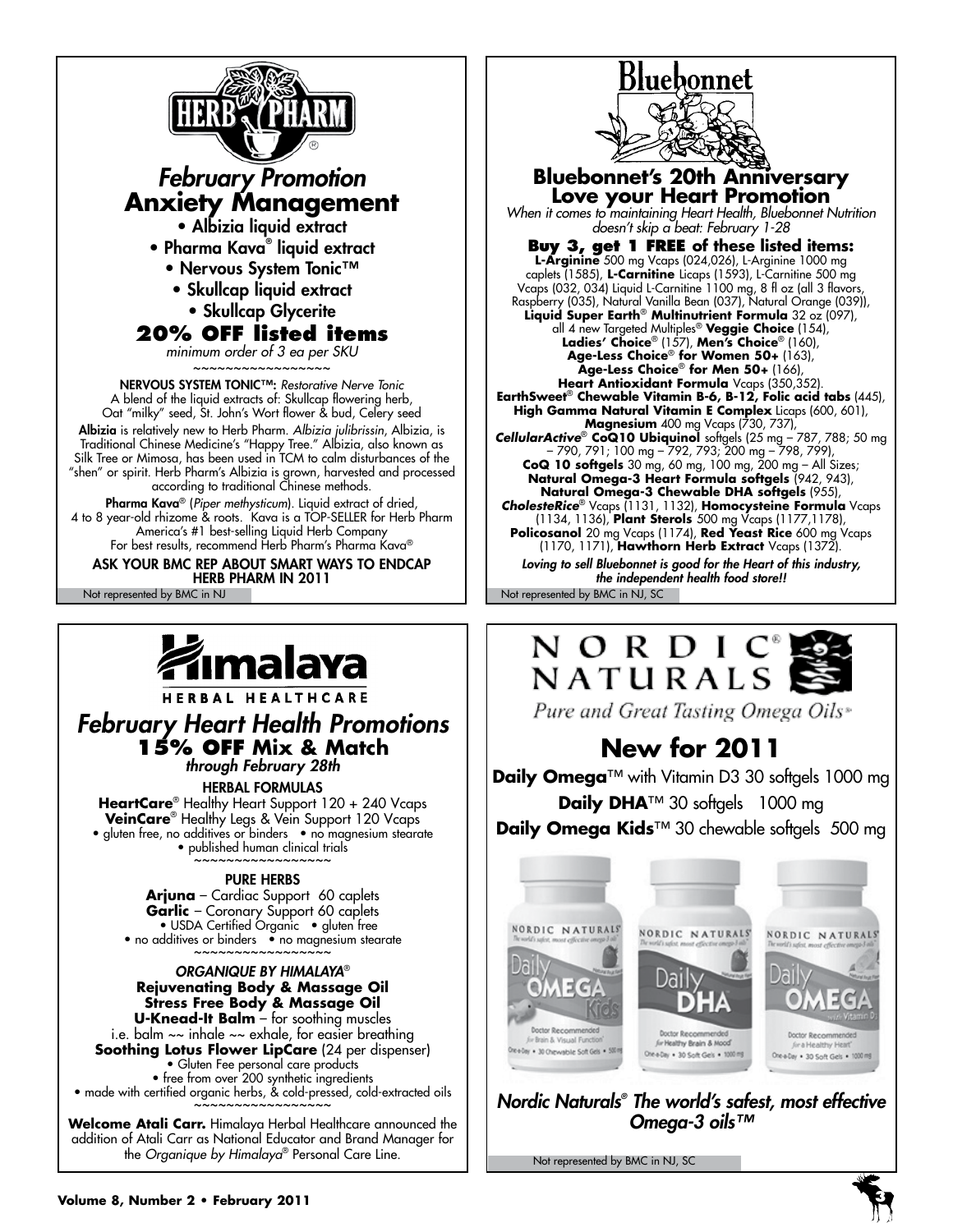

As the Raw Food topic is pressed by loud but market-savvy companies, maybe you should look at facts and think your way through the hype. What company has promoted Organic, freeze-dried raw foods since its inception? Which company offers a USDA-certified and kosher option? Which company has 4 different meal replacement options that were built for taste and nutritional balance? If you are getting hyped about Raw Foods, then congratulations! You therefore MUST support as many manufacturers who offer Organic raw foods as possible. JUVO has led the way, JUVO has been pure and constant in their message, JUVO is not heavily-discounted on the internet, and JUVO offers products that help with weight management and stress & energy. Compare labels, think judiciously, promote JUVO with endcaps and educate. JUVO is a product that you can build long-term trust with.

> • Original Juvo • Juvo Slim • JUVO Raw Superfood • Juvo Yoga Food



#### **Until February 28th 15% Off! Stock your Shelves and Soothe Seasonal Distress For your Customers with these Olbas Favorites**:

Olbas Oil—The Original Swiss Aromatherapy Massage Oil and Inhalant

- Penetrating Vapors Stimulate And Enhance Breathing Passages
- Clean, Fresh Aroma Invigorates Your Senses
- Essential Oil Formula Soothes Tired Muscles

[L110] - Olbas Oil, 10cc (32 fl oz) – Reg. Wholesale \$5.37 Now \$4.56 ~~~~~~~~~~~~~~~~~~~~~~~

#### **Olbas Pastilles—Clears The Head, Soothes The Throat**

- Maximum Strength Cough Suppressant Drops • Powerful Vapors Make Nasal Passages Feel Clearer
	- Soothes Sore Throats & Fights Coughs
- Due To Colds • All Natural Formula, Non Habit Forming, Does Not Cause Drowsiness

[Lps] - Olbas Pastilles (27 count) – Reg. Wholesale \$3.90 Now \$3.32

*As Always, No Minimum Order, and FREE SHIPPING for BMC Stores*



Face & Body Lotion by Aloe Life<sup>®</sup> was formulated for all skin types especially sensitive and damaged skin. 100% Lanolin, Glycerin, Jojoba, Avocado oil and Vitamin E gently nourishes and moisturizes the skin with natural oils and organic whole leaf aloe vera

*Aloe Life: Foundational to Health*



# ODr. Ohhira's Probiotics

#### **Flu Virus widespread in half the U.S. States** *Powerful Ally*

**Dr. Ohhira's Propolis PLUS**

*A Synergetic Combination: Complete Antioxidant and Digestive Support* Dr. Ohhira's Propolis PLUS combines a unique + consistently potent Brazilian Green Propolis with flax oil omega-3s, probiotic support, antioxidant vitamin E, & astaxanthin. *~~~~~~~~~~~~~~~*

## **It Takes Guts to Live Well**

Living well begins in your gut, where an amazing 70% of your immune cells reside! Dr. Ohhira's exclusive probiotic formula delivers not only live, beneficial bacteria, but also an innovative support medium critical for their ongoing viability. Dr. Ohhira's Probiotics 12 PLUS provides optimal digestive support, boosts immunity and increases energy through better absorption of nutrients.\* Backed by over 20 years of scientific research & centuries-

old wisdom, Dr. Ohhira's Probiotics® will revolutionize your self-care strategy \*these statements have not been evaluated by the FDA

#### 2 Excellent speakers at Expo West

Suzy Cohen, R. Ph. Sat 10:30-11:30 "Drug Muggers: Using Supplements as your Side-Effect Solution"

> Kat James Sat 1-2 PM "Biochemistry of Beauty"





*Finest Quality Hair, Body and Skincare Accessories*

## *Support Natural Living* **Highlight Sisal Bath & Body Products**

Sisal is the 6th most cultivated plant fiber in the world, derived from an agave plant.

Bees love Sisal, and therefore we must support Sisal! Sisal fiber resists breakdown in water, does not build up static or trap dust, and its harvest involves no herbicides or chemical fertilizers, making it ideal for special bath needs for the allergy sensitive. Excellent for rough skin, heels, elbows and knees.

Build your Bath Section by educating on the benefits of Natural Plant Fiber products. Your sales are effected by your ability to educate and market health!!

## **February Promotion**

Place your order with a BMC REP in February, and take advantage of a REP DEAL for **10% off** any Sisal Bodycare products, Order must go through your BMC rep

Not represented by BMC in NC, NJ, PA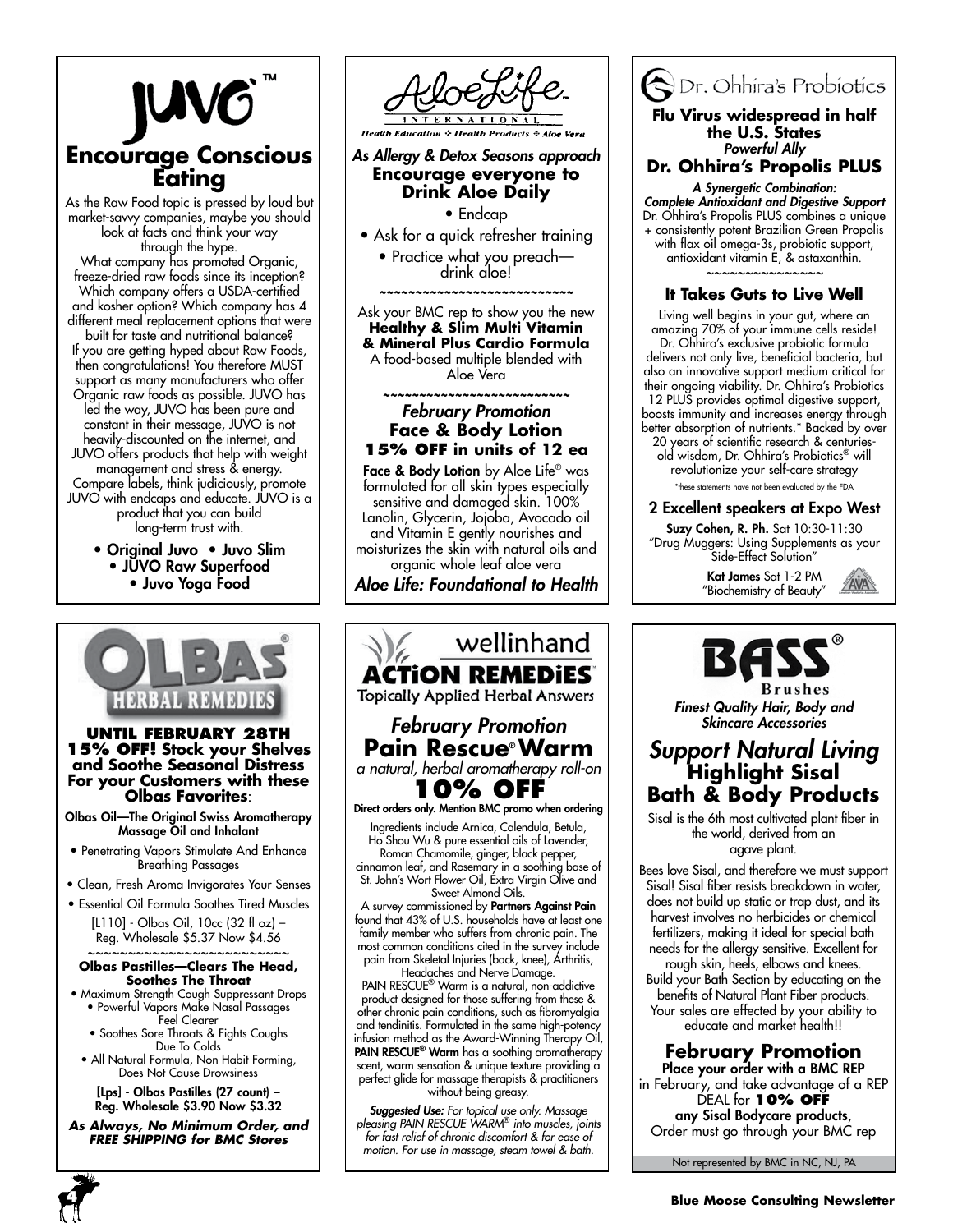

**Natural Curls the Latest Thing??**

Do you have customers searching for clean and natural hair care products that allow for beautiful curls?

Surya Brasil's shampoos are all made to excel with the mixed hair culture of Brasil: black African, indigenous Indian, European and Asian cross-mixes. These hair care products work well with all hair types: the Restorative Color Fixation Shampoo reconstructs hair fibers with rice protein and is great for split ends; and literally infuses moisture into each hair strand. For amazingly natural and healthy hair, though, no products can accomplish what the **Restorative Mask** and the Leave-in Cream Conditioner can do, if you are looking for clean and Organic ingredients.

The Men's Sapien line is also excellent for men seeking to keep the natural curl in their hair. **~~~~~~~~~~~~~~~~~~~~~~~~~~~**

*Special Offer:* **2 new Surya Gift Sets** to introduce your customers to Sustainable Beauty from Brasil. ask your BMC rep for details • Color Fixation Restorative Hair Care Gift Set • Sapien Organic Skin Care for Men

SURYA<sup>S</sup> Brasil

ımmune **HEALTH BASICS** 

CLINICALLY PROVEN IMMUNE SUPPORT

If you are aimimg to help your community, now is the<br>time to educate on **Immune Health Basics**

**February Line Drive**

6 each per SKU **10% off** 9 each per SKU **15% off** 12 each per SKU **20% off**

## **Wellmune WGP®**

*Protection for your Family, Peace of Mind for you*



Immune Health Basics employs a keystone technology that engages the innate immune system in novel ways that results in a more complete immune response against a variety of health challenges



*minimum of 4 each these four Organic scents* **Lavender Lavish** 3-in-1 Body Wash **Orange Ginger** 3-in-1 Body Wash **Nilla Mint** 3-in-1 Body Wash **Citrus Fresh** 3-in-1 Body Wash

• Organic Essential Oils

- No water added: super for the environment
- Three great uses from one product!
	- Concentrated so a little goes a long way

*Can be used as a gentle, cleansing shower gel, nourishing bath soak, and a smoothing and moisturizing shaving gel.* VEGAN

#### **MushroomScience**® *Build Mushroom Sales this February* **Two Great Deals** *Promote & Educate* **Coriolus PSP 3 ea = 10% 12 ea = 15% 24 ea = 22%** 90 vegetarian capsules, 400 mg ea. An intra-cellular mycelial extract from the famous Cov 1 strain of Coriolus versicolor. Made using the same procedures to used to make the PSK strain, and then precipitating with alcohol in the final stage to reduce the protein links to peptide links. Supports Healthy Immune System Defense. *~~~~~~~~~~~~~~~* **Immune Builder™**

**6 ea = 15% 12 ea = 20% 24 ea = 25%**

The Only Mushroom Combination Formula Made From 100% Hot Water Extracts Maitake Gold - Coriolus - Reishi - Shiitake - Agaricus blazei



**Nurturing Naturally Since 1987** 

- *February Homeopathic Promotions:* **20% off**
	- **the following items with a purchase of 6+ per SKU**
		- Ringworm (N084) • Rosacea (N063)

*Newton For Pets*

- Pets Fever~Infection (P004)
- Pets Scoot Stopper (P011)

*Newton Homeopathics* is an FDA-registered pharmaceutical manufacturing facility and prepares all of its remedies in strict accordance with the Homeopathic Pharmacopeia of the United States (HPUS). All of our complexes & single remedies are made-by-hand, using only certified gluten-free organic alcohol & the highest quality herbs & medicinal substances. Newton Homeopathics is a member of the *Natural Products Association,* the *American Association of Homeopathic Pharmacists* and the *American Pet Products Manufacturers Association.*

Newton Homeopathics complete reference guides are available free of charge for your customer. Ask Newton's customer service to add it to your next order.

Find homeopathic remedies for adults, kids and pets. Newton Homeopathics offers natural homeopathy treatments for many ailments, and they are top-quality for every health food store!

Not represented by BMC in NC, SC *Nurturing Naturally Since 1987*



• Industry's best selling silver product • powerful and safe smallest particle size ever seen 96.8% actively charged particles

• consistency of providing label claims

- glass bottle as any colloidal should be
	- silver and pure water: unparalleled quality
	- for every member of the family **~~~~~~~~~~~~~~~~~~~~~~~~~~**

#### *Science News* — Silver Bio-Activity

Myth: All silver is bioactive within the body. Fact: Silver as an unbound positive ion  $(Aq1+)$ , or charged nanoparticle  $(Aq(n)1+)$ as found uniquely in silver hydrosol, is the only biologically active state for work within the body. Neutral silver (Ag) or silver bound into salts and proteins is not biologically active.

Not represented by BMC in NC, SC, NJ, eastern PA

**5**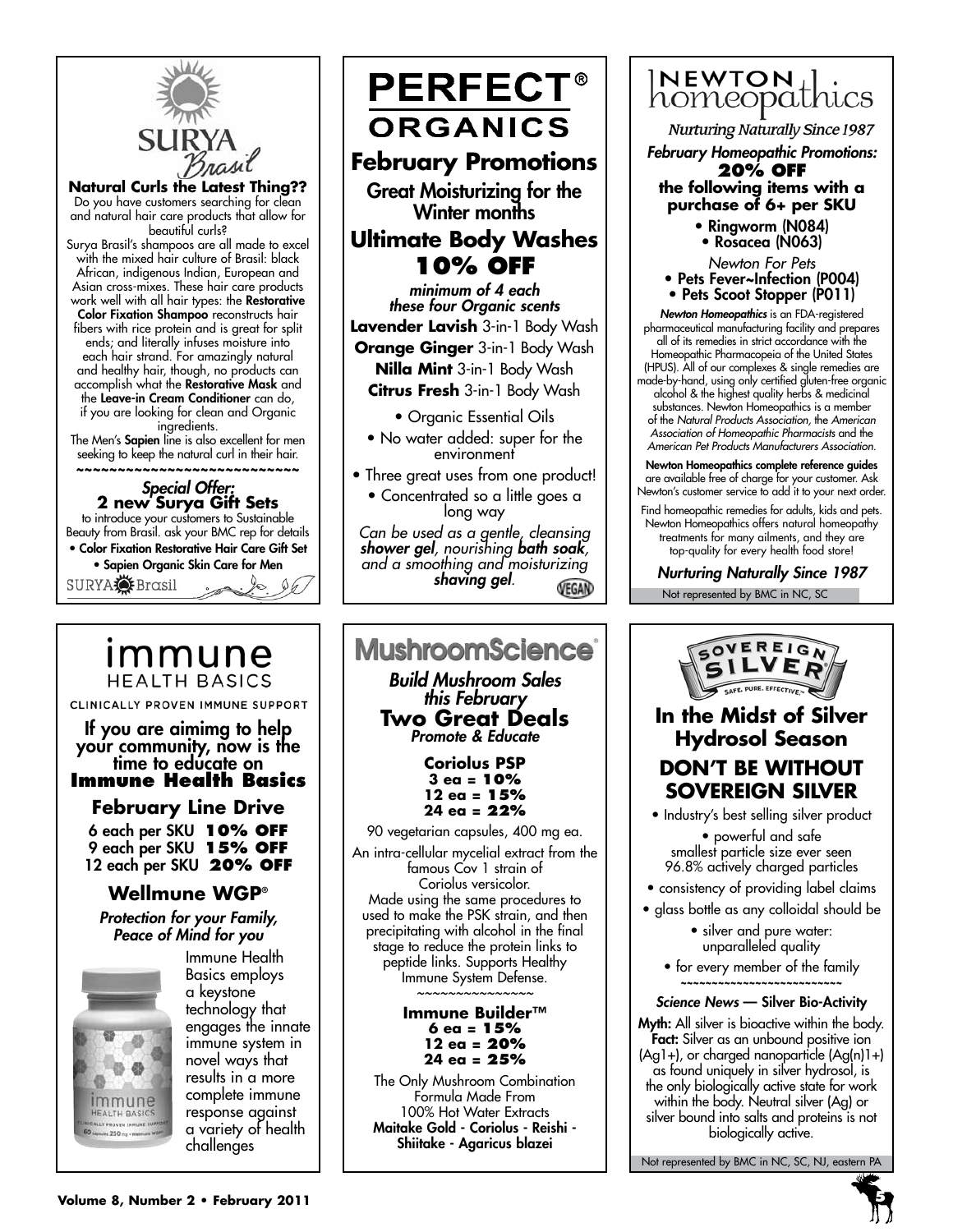#### **Weather Report: Heart Health** *continued from page 2*

It also allows you to promote the multieffective *CholesteRice*®—best seller (with CoQ10) and Homocysteine, Plant Sterols, Policosanol, Red Yeast Rice and other indicators that are the natural and safe way to address cholesterol imbalances when they are actually a major concern.

Amino acid therapy is also vital when addressing concerns of heart health and how to assist the heart to work optimally. L-Arginine is very popular in some stores for its ability to convert in the body to nitric oxide, a powerful neurotransmitter that helps blood vessels relax and improves circulation\*\*. It may also reduce blood pressure and leg cramping\*\* (think circulation). Again, Bluebonnet is not buying Chinese amino acids, but sources their materials from Ajinimo, the world's foremost authority and manufacturer of unparalleled Japanese, bacterialfermentation, free-form, pharmaceutical grade amino acids. Ajinimoto makes most of their amino acids for the American market in their facilities in North Carolina. [www. ajiaminoscience.com]. Quality matters.

If Arginine can be turned to as a therapeutic mediator, then L-carnitine should be considered an absolute staple for overall health and energy. Carnitine's role in turning fat into energy makes is excellent for the brain and the heart, and this antioxidant has shown merit for Peripheral Vascular Disease and Diabetic Neuropathy\*\*(think circulation). Bluebonnet's amino acids give you quality you can count on: their Carnitine comes from Lonza, the Swiss manufacturer that makes a vegetarian carnitine that is bio-identical to that found naturally.

If you are moving toward recommending products that are only available in health food stores, then you may want to continue to bring in more Bluebonnet products during this month's promo by advertising the genderspecific multis. These five new products provide multiples that are not built for cost but rather on optimal quality, and their Targeted Multiples® *Age-Less Choice* formulas for Men 50+ and Women 50+ (90 caplets) have become very popular. These formulas have a "Heart Health Blend" that includes Pomegranate whole fruit extract (standardized), Tomato extract (5% lycopene) and CoQ10 (ubiquinone) 10 mg: you rarely see these quality extras in an affordable 3-aday.

Follow the trend of the future: more and more stores are making Bluebonnet their go-to supplement line because of: quality, glass bottles; kosher and Vcap status for most products, and the fact that they are sold only in independent health food stores.

### **Herbs & Herbal Formulas for Heart Health**

Nothing could be more natural than recommending time-honored herbs and herbal formulas to be incorporated daily into the diet for the tonifying support that quality herbal products provide. While isolated nutraceuticals may be able to claim strong scientific accuracy, the unprovable qualifiers that are found in mother nature's panoply

should never be underestimated for the multitude of functions they provide, plant system to human body system.

Herb Pharm's quality is being rewarded with a continued increase of business as 2010 showed **Herb Pharm** gaining even higher percentage of the liquid herbal extract market. Herb Pharm offers the largest selection of quality herbs for many heart issues, with their bestseller being *Healthy Heart Tonic*™. With bioflavonoids, it is about connective tissue and circulatory support, and this formula provides the complete wellness of hawthorn berries, flowers and leaf. Hawthorn can be considered a heart adaptogen as it promotes the normal rhythm of the heart.\*\* This formula is a nutritive heart tonic with cactus flower and stem, motherwort leaf & flower and ginger rhizome.

If you were building a 4-SKU wood rack promotion for heart health, it could feature Healthy Heart Tonic™, Health Cholesterol Tonic™, Olive Leaf, Garlic, Healthy Menopause Tonic™ or Hawthorn Blend. This product is a must-have as it provides a whole plant extract of the dried flower, leaf and ripe berry of a wildcrafted and organic plant. With Herb Pharm, you know the love and care are present in every bottle.

In remembering that both Pycnogenol® (maritime French pine bark extract), grape seed extract and Resveratrol (wine and knotweed) are all plants and all good for circulation and vein support, we cannot deny that many herbs are "a natural" when talking vein health.

In my consumer lectures, I always remind people that Cardio-Vascular Health involves both the heart (cardio, *kardio*—Greek



Not represented by BMC in NC

#### **E-coupons**

Whether you like coupons or not, there is a market developing for people finding and printing coupons pertinent to natural foods. If this info is of interest to you, if you want to be ahead of the curve or you are not positioned to handle the curve, it is best that you know that consumers are looking for coupons, looking for places that take coupons and may be interested in buying products that offer coupons. Check out the list of natural food companies that are currently issuing eCoupons at www.mnn.com/money/ personal-finance/blogs/where-to-findcoupons-for-organic-and-natural-products.

meaning "heart") and the vascular system (from *vasculum*, Latin for "vessel"). People often seem fixated with the miracle muscle of the heart, but it is actually the health of the tiny, delicate veins and arteries that dictate the flow of nutrients throughout the body and the ability of the body to clean itself. Wholistic health involves strengthening both the heart and the circulatory system that supports it

It should be remembered that plants have vascular systems too. It is very logical therefore that there should be some all-star plants for human vein health in nature. Herb Pharm has a versatile complementary product to their heart tonic, and it is very effective. *Healthy Veins Tonic*™ contains horse chestnut seed, butcher's broom rhizome, collinsonia leaf, flower and rhizome, rosemary young leaf branches and prickly ash bark. This

*continued on next page*



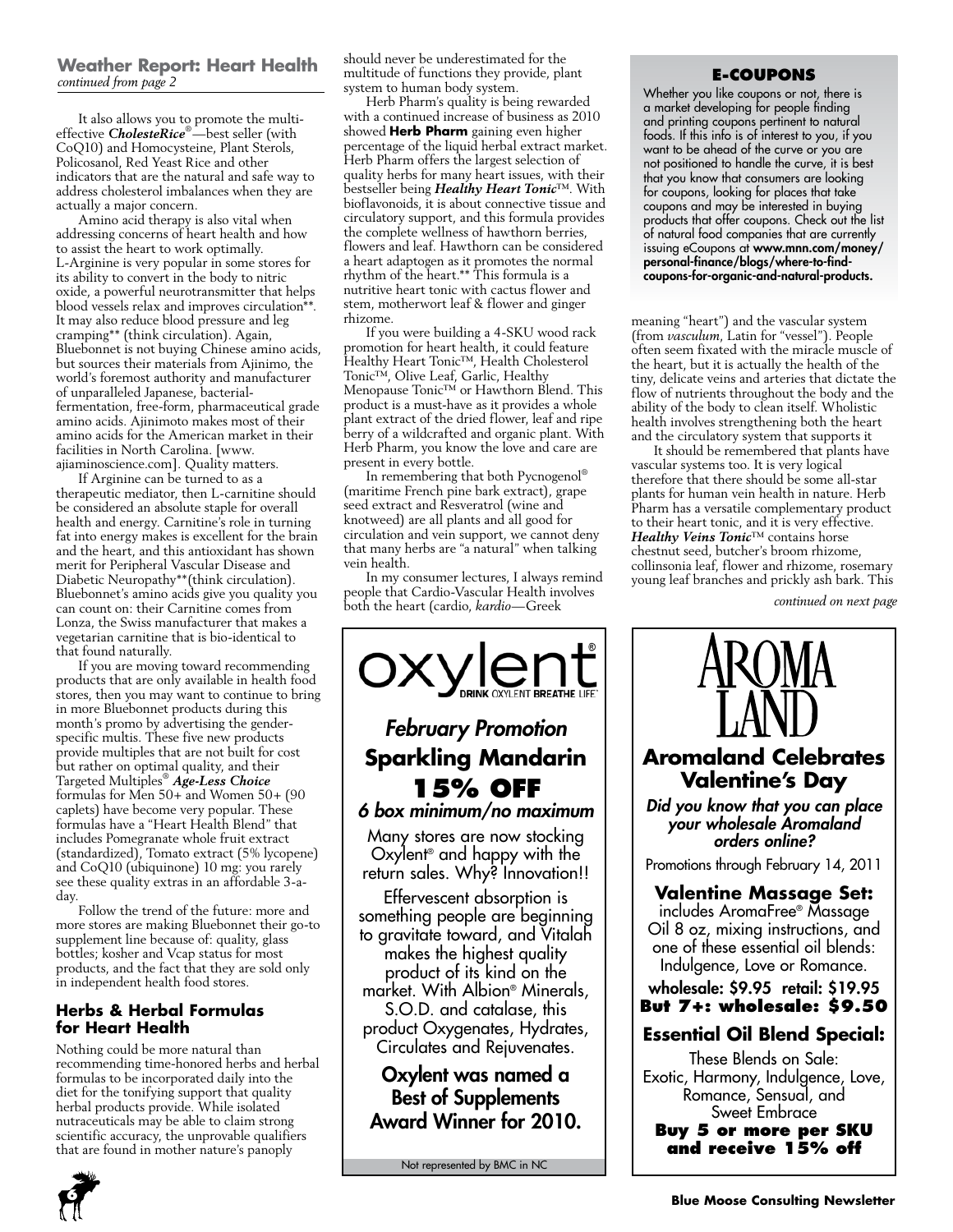is a restorative venous tonic that improves vein strength and reduces vascular fragility.\*\* When you think about it, this formula has multiple applications. While it is most often reached for with varicose veins, it has many applications for healthy cardiovascular activity; this product can also be applied over bruised veins externally which will only help to repair from injury or trauma to the overall circulatory system.

Which brings us back to the old wisdom and medicine of Ayurvedic medicine. **Himalaya Herbal Healthcare**® has an excellent herbal formula that supports the normal integrity of the vascular system in its *VeinCare*® formula. This all herbal product is exceptional in that it has been subjected to clinical toxicity/ safety studies and clinical trials, and is known worldwide with great consumer satisfaction under the trademark Pilex® . It has been a sleeper so far in the US primarily because stores have not been educating on the need to support both veins and heart. As more people understand the versatility of herbs like guggul, amla and neem then this product will be seen as the gem that it is.

If you are looking for perfectly complementary Cardio-and-Vascular products than nothing matches adding VeinCare® to the best-seller HeartCare® by Himalaya Herbal Healthcare® This product, an international bestseller under the name Abana® works for both the cardio and vascular systems, and has been the subject of over 219 studies (109 clinical studies). It has also been recognized to help maintain normal lipid metabolism and promotes healthy cholesterol levels in their normal range. It assists normal platelet function and also relieves temporary frustration. HeartCare® was developed to be supportive of normal heart lipid and platelet functions and assist in maintaining normal cholesterol and triglyceride levels. The complex formula may intimidate those not regularly excited to learning about new herbs but as one learns about the long historical usages of arjuna, ashwagandha, shatavari, boerhavia, gota kola, alma, guggul, shilajeet, cardamom, holy basil and others they will gain confidence in the principled science that brought this formula together. HeartCare® is emerging in the American marketplace as a consistently trusted herbal ally.



The one formula that must always be considered when trying to help in cardio dysfunction or for prevention is *StressCare*® . This product battles *LiverCare*® sales in some stores in our region as people who try it, like it and recommend it. On a healing level, there is no denying that stress is a major killer. Stress brings trauma and free radical damage just as much as any other insult. To me, StressCare® is a tonic, a panacea. StressCare® is common sense daily nutrition to fight stress. It is noticeable in the most balanced and nonstimulative of ways. StressCare® is for everyone who has stress!

If building an endcap, HeartCare® , StressCare® and VeinCare® will be pillars that will stand and speak themselves to a person looking for assistance. As you research and see the substantial validity that these studied herbal formulas have, you will have the confidence to usher new customers into the world of Indian herbal medicine and Ayurveda. Note that Arjuna and Garlic are on sale this month too. Two excellent single Pure Herbs, and both are USDA-certified Organic and additive free (which not many garlic products can say!!)

64 million people are diagnosed with some form of heart disease in America. That is near epidemic proportions. Add Diabetes and Metabolic Syndrome, and this is the great assault to our health in this lifetime. Reducing inflammation is the most important step that can be taken to disarm this scourge. We have to be the voices that educate against the establishment line, saying that it is not just the

## **In the News**

#### **Cindy Crawford's Beauty "The Youth Molecule"**

Well, according to the infomercial, the secret ingredient to Cindy's radiant agelessness is her product line called *Meaningful Beauty*. ® Why do I bring this up? The main ingredient for this topical beauty product is a natural melon extract from Leburon France that they have named "The Youth Molecule." This nutrient, GliSODin S.O.D., is said to naturally increase *"natural collagen creation"*

Whether this bodycare product is miraculous or not, it is expeditious to note that this nutrient is available for internal use as well, where the research seems to be more accurate (www.glisodin.org, www.glisodin.com).

**Bluebonnet Nutrition** sells the largest selection of this master cellular antioxidant, superoxide dismutase. They offer two products *GliSODin™ Vegetarian SOD* 100 mg and 250 mg Vcaps. The applications and actions of SOD are so much more health-relevant than wrinkles, but gaining people's attention by any means necessary is the best way to increase health and increase business. Place GliSODin® with antioxidants, and beauty products with a sign that says, "as seen in Cindy Crawford's Anti-aging Beauty products."

plumbing, it is inflammation and it is immune related.

If you have heard that gum disease is related to heart disease in the press in the past year, it is because there is strong evidence that a filthy mouth and diseased gums will hurt the heart directly. Swallowing aggressive bacteria harbored in dirty gums can do internal harm. Infection, it seems, is a root cause of many heart diseases. Added up, chronic inflammation, infectious buildup, and the resulting disruption to the immune system can create the situation where cholesterol may indeed become a problem. But in most cases, the causes of this disease built up beforehand.

In the bloodstream, there is a damage happening to vulnerable plaque that is gonna cause damage further down the circulatory system. Free radical damage at a cellular level. If the body has its supply of endogenous and exogenous antioxidants, then it will be more prepared to prevent the injury. If the body had the plant food mineral and herbal support that can be derived from high quality plant foods, then the vascular system may just obtain the important nutrients it needs for strength, to rebuild and repair. (A single isolated and patented drug will never be able to perform all these actions)

Anti-inflammation is likened to a vein system that runs fast and cool. Inflammation is a hot trauma that heats the veins, making them a fertile hotspot for sticky cholesterol to clot and block. That is when a major incident literally explodes. As heart specialists understand the benefits of daily fish oil for a multiple of actions for heart and circulatory health (www.omega-research.com/research11. php?catid=8&subcat=73), then we will continue to be sent new customers looking for quality Omega-3s products that they want to add to their diet. Take the time to direct them to nutraceuticals, plants and other complementary options that will assist them back to a health body.

#### **Inflammation is an immune response**

Remember to mention the importance of adaptogens and immuno-modulators like beta glucan and the medicinal mushrooms (**Immune Health Basics** and **Mushroom Science**<sup>®</sup>). These products will bring an immune homeostasis that will allow the body to respond with smooth efficiency. Aloe vera is excellent along with Vitamin C for building strong and sturdy collagen. (**Aloe Life**®)

Every comprehensive heart health protocol would include a good probiotic, and *Dr. Ohhira's Probiotics 12 PLUS* is also good for gum disease. Real whole food meal replacements rich in enzymes are quintessentially regenerative and contain high amounts of enzyme support (**Juvo**™). And for concerns about infection related to both gums and the heart, a daily dose of **Sovereign Silver**™ will replenish the trace mineral silver that used to be found in all our foods but which now is absent, leading to deficiency.

*continued on page 8*